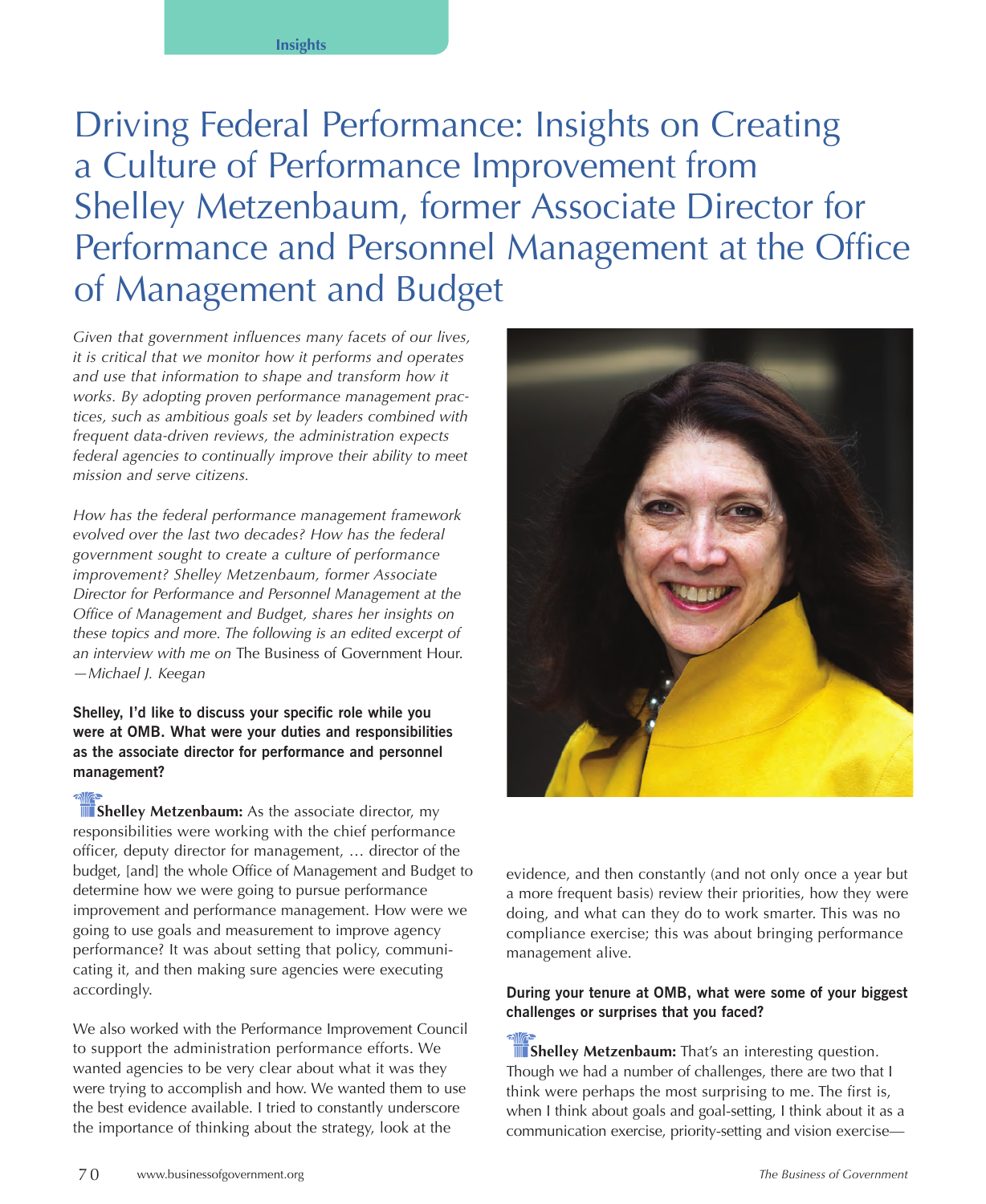a shorthand way of conveying to people within and beyond the organization what it is we're focusing on and what we are trying to accomplish. Using goals, goal-setting, and measurement, we were focusing on priority-setting, but also more than that as a way of implementing, a way of communicating, and then a way of making things happen. I was surprised at how little priority-setting there had been using goals and measures.

The second surprise was just how bifurcated [or separate] the world of program evaluation and the world of performance had become. I had assumed they were one big whole. In fact, they were operating along different tracks and weren't even talking to each other. I think we've made progress in this area over the last few years; more progress is necessary. It's exciting, however, when people realize you need performance measurement on a regular basis, but then you can use that performance measurement as the outcome indicators. [As a result], you can integrate experiments with control groups into agency actions—trying to make that a way of doing business now.

## **Shelley, given your experience, what is a culture of performance improvement? How did you seek to foster a governmentwide culture of performance improvement?**

**Shelley Metzenbaum:** A culture of performance improvement keeps your eyes on the outcomes, the impacts, the things you want to improve on the ground. It connects the people in government to the people on the ground, whose lives they're trying to make better. Part of the challenge here is to make sure we keep that line of sight and that emphasis on continuous improvement. This could either be breakthrough improvement in some places or incremental improvement in others. Sometimes this may depend on the relative priority, the relative difficulty, and the availability of budget for a given performance area.

If you have milestones, something like Mars or some of the other work that our science organizations do, then it becomes about identifying what those milestones are that you want to accomplish while thinking about the longer-term impact. A culture of performance improvement focuses on whether trends are going in the right direction and noting which trends you may need to keep an eye on. It's also about looking at potential risks and [mitigating those risks] because, though they may not be the key performance trend, focusing on them may perhaps help you avoid unintended or unwanted consequences.



For me, a culture of performance improvement looks at what it is that you're trying to influence and making sure you do it. It's absolutely not a gotcha environment. What we were trying to do was make sure people were focused on improving, not simply on getting a better grade or getting to green. Managing to red, yellow, or green can be very important if you're the manager of an organization and you know intimately what each one of these means—it's a great shorthand—but if all you're doing is counting a bunch of dots that you want to get to green and you don't really know what they are, that kind of exercise doesn't present much value. We need to do a combination of things to figure out what the right things are and align them to what we are trying to do. That's beginning to happen.

**Shelley, the administration expects agencies to set priorities and find increasingly cost-effective practices. To fulfill these expectations, the administration has emphasized a handful of practices. Would you elaborate on these practices and how following them could contribute to good management of programs?**

**II** Shelley Metzenbaum: These practices came from our taking a good, hard look at practices all over the world, at all levels of government and the private sector. Let me identify each of these practices and then elaborate on a handful or so.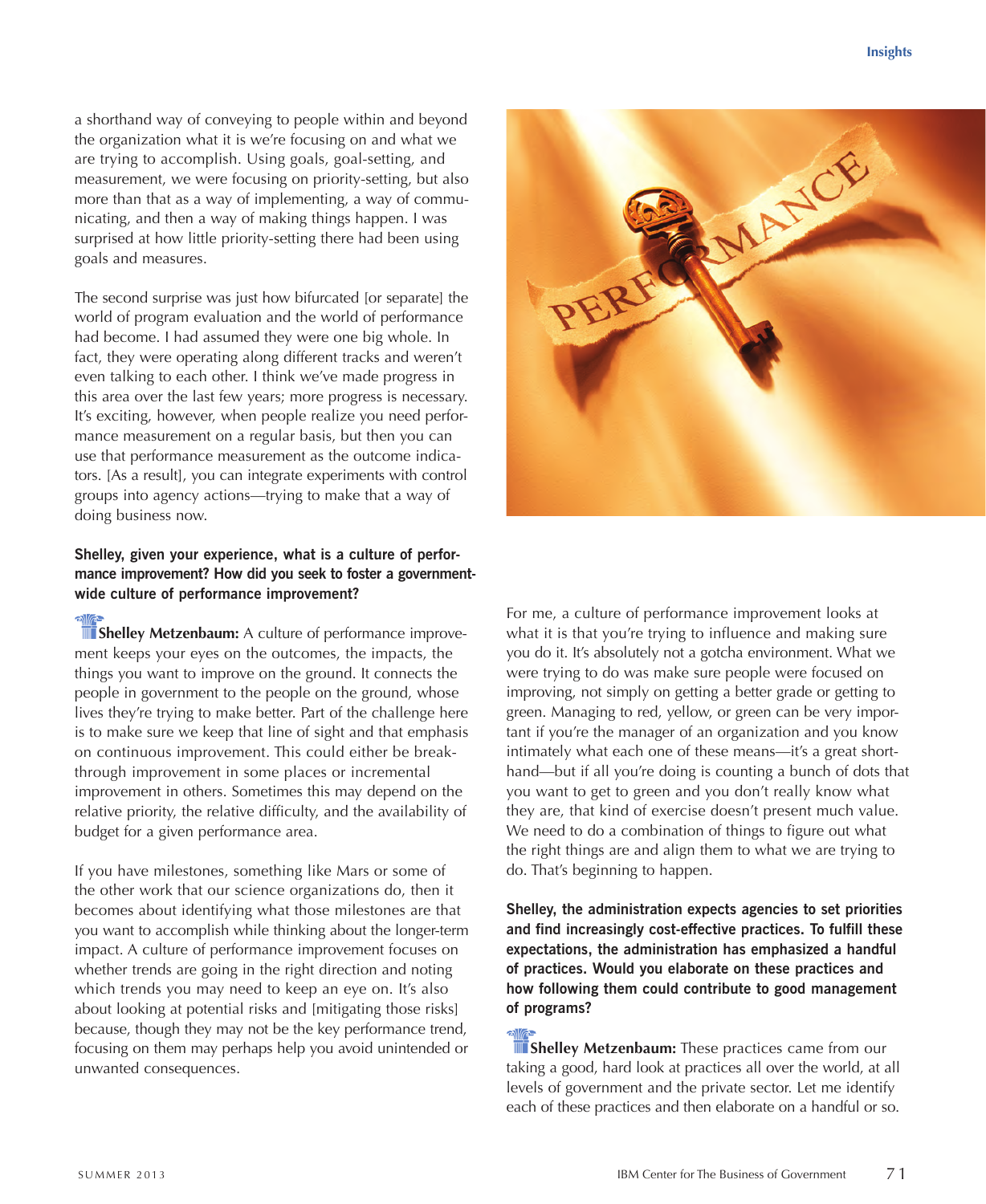The first practice involves goal-setting; second is measurement; third is analysis; fourth is the use of evidence; fifth is doing data-driven reviews; and, finally, it's communicating the information, the performance information to key audiences.

Let me elaborate on the importance of goal-setting. We started by asking the heads of the Cabinet agencies and eight other large agencies to set a few priority goals that were specific and ambitious. We know from looking at the literature that where resources are sufficient and skill sets are far enough along, specific ambitious goals stimulate innovation—they encourage focus and energize people. Just think of Kennedy's effort of landing a man on the moon and returning him safely to earth. President Obama has set a number of ambitious goals, such as improving energy efficiency by the end of 2035 or doubling exports by the end of 2014. When you set specific, ambitious goals, you bring people together on how to accomplish them.

We thought it important to add frequent measurement to ambitious goal-setting. With priority goals, we wanted reviews four times a year because this wasn't a reporting exercise, this was an action exercise. We expected that the quarterly reporting would make people look at the data. You could do it more often than quarterly, some do it monthly, but the key would be to look at the data. Using this data as feedback would help illuminate the path forward. We also talked about different kinds of data, so measurement wasn't just the performance indicator, but could be other indicators that may be relevant to the goal. You may also want to manage the unwanted side effects or consequences of an endeavor. I always talk about Bill Bratton's effort while New York City police commissioner; he sought to bring down crime rates, but wanted to make sure police abuse didn't increase, so he tracked police abuse as well as crime rates.

Okay, you gather the data, what do you do with it? Well, you need to look for patterns, so you want to see different subsets that have different patterns of performance. For example, if you have different regional offices: are some doing better than others? If so, what are they doing? It's about slicing and dicing the data you're collecting and remembering when you collect it to categorize it in ways that are going to be useful. We wanted folks to analyze their data, look for the positive outliers to trigger focused follow-up questions. It also means looking at the negative outliers: asking why, what's going on, drill down, and do root cause analysis.

The next practice I'd talk about is the use of evidence. This isn't performance data itself, but you actually want to have experiments so we have some agencies that … for example, on enforcement actions they're testing different kinds of letters to see if they get different responses. We've seen the National Highway Traffic Safety Administration's very successful Click It or Ticket campaign, which combined a stop-and-check and an enforcement action with a campaign and worked with the localities with what they call cell phone in one hand, ticket in the other, to try and reduce distracted driving.

The next practice involves doing data-driven reviews. These enable heads of agencies, be they deputy secretaries or chief operating officers, to ask questions on these priority goals at least every quarter. We're heard from agencies that frequent data-driven reviews are making a difference, so much so that we're also seeing this practice trickle down to more and more agency subcomponents and bureaus.

After we engage in these practices, we think it's critically important to have an audience-focused communication practice, asking: What does Congress need to know? What do delivery partners need to know? What do people in the agency need to know? It's really thinking about the data and understanding who needs it, and what they need in order to make decisions that can actually improve outcomes and enhance the return on investment.

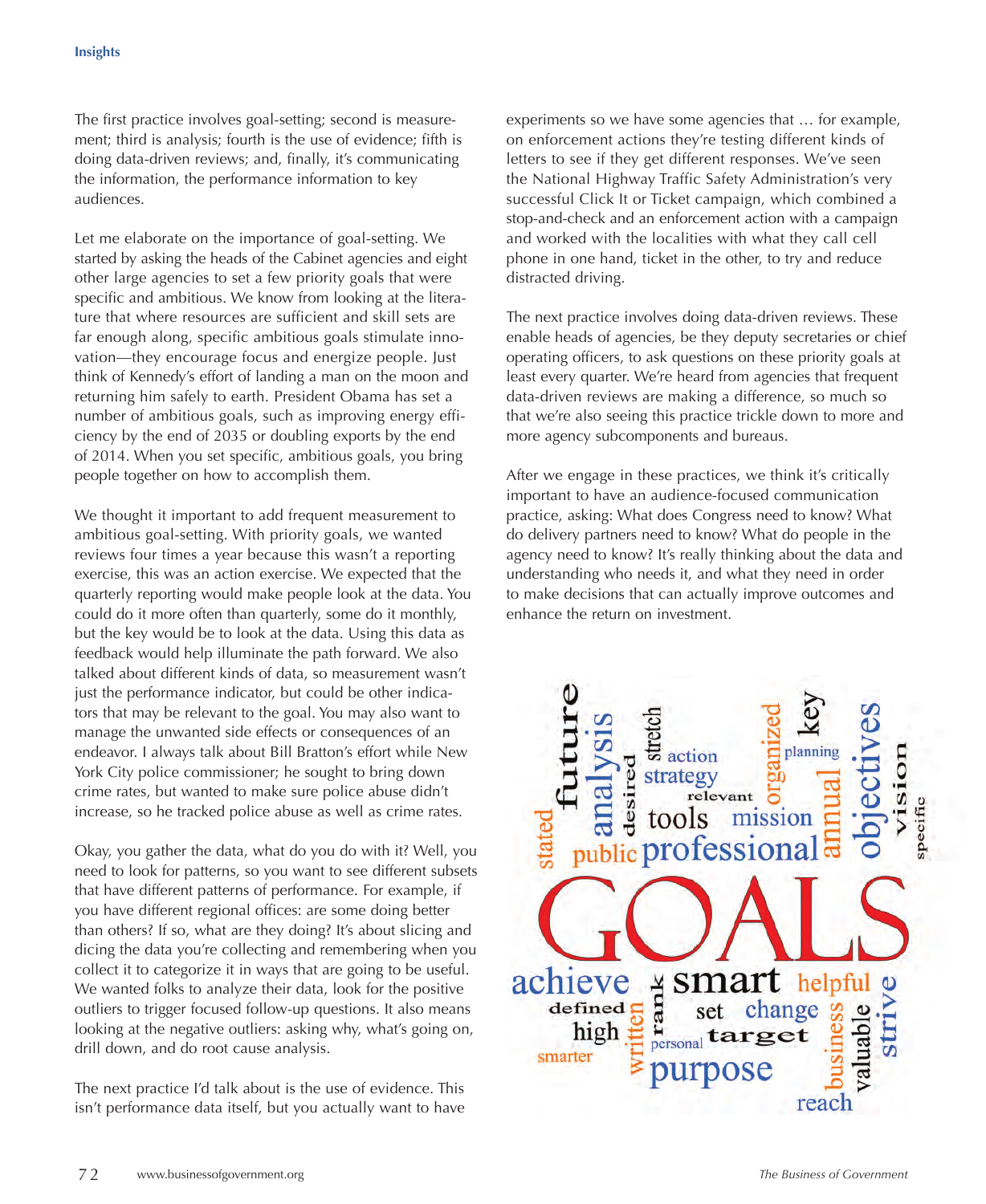**To emphasize and enhance these performance practices across the federal government, in 2009 the administration directed agency leaders to set high-priority performance goals (priority goals). Would you tell us more about this effort? What were the key elements that compose the priority goals and how did pursuing such an approach enhance agency performance?**

**Shelley Metzenbaum:** There are 14 cross-agency priority goals that we set with the FY13 budget. They are all on Performance.gov. Every goal has a goal leader: [they] are in White House policy offices and leaders within the White House. These goals fall into three categories. Some goals are mission-focused, such as 98% broadband, energy efficiency, doubling exports, entrepreneurship and small business, science, technology, engineering, math, education, veterans and military families, and job training. There are two goals that deal with federal agency behavior and actions, such as sustainability and cybersecurity. The remaining goals are cross-government, government-wide management objectives: for instance, real estate, improper payments, and reducing and closing critical skills gaps.

For each goal, there is a goal leader and the Performance Improvement Council (PIC) works very closely with each goal leader to support their efforts. For instance, doubling exports by the end of 2014, you have a goal leader, supported by OMB staff; it varies over time, but we've helped them work with the agencies to figure out who needs to do what by when to deliver on this goal. The priority goals were used to kick-start this entire understanding of the power of a goal and the power of more frequent measurement. It seems to be working. We have seen agencies grab hold of them and do some very exciting innovation. At HUD, they run the HUDStat meetings. Secretary Donovan drills down, asking direct questions that get more folks engaged, and works to enhance program performance. At the Department of the Interior, the deputy secretary asks questions about violent crime in tribal communities. In the end, this is a way of getting people to understand the power of both priority goalsetting that's specific—how much of what by when—along with leadership engagement.

It's incredibly ambitious. If this were easy it might have been done already. There are many challenges the federal government takes on that require cooperation across multiple agencies. Many are not easy, but they need to be done. We're experimenting our way through this effort. One of the biggest challenges is how do you assemble teams to work on these cross-agency priority goals when they have other jobs. We're



seeing the power of a goal in the quarterly reviews and we're using what I'll call the cadence of goal management to try and bring about more progress here. We have a lot to learn, but we've had some great successes. There aren't too many goals; we don't want to have too many because they really are a big lift and have their own challenges.

**Shelley, from strengthening the economy with faster patent processing to eliminating veteran homelessness, there are examples of performance management in action that have translated to tangible improvements in program management and delivery. Would you elaborate on any of those program successes you documented during your tenure at OMB, and how does each of these cases best illustrate a culture of performance improvement?**

**Shelley Metzenbaum:** First of all, there is a synopsis of some of the successes in the Analytic Perspectives of the latest federal budget, Chapter VII. I urge you to take a look at this document as well as check out the information on Performance.gov, looking under the clear goals section. Every one of the 117 priority goals is listed, and for every one you have a progress update. It informs you why the goal has been chosen, what strategies are being pursued, the progress to date, planned next steps and future actions, and then measures the progress with performance indicators.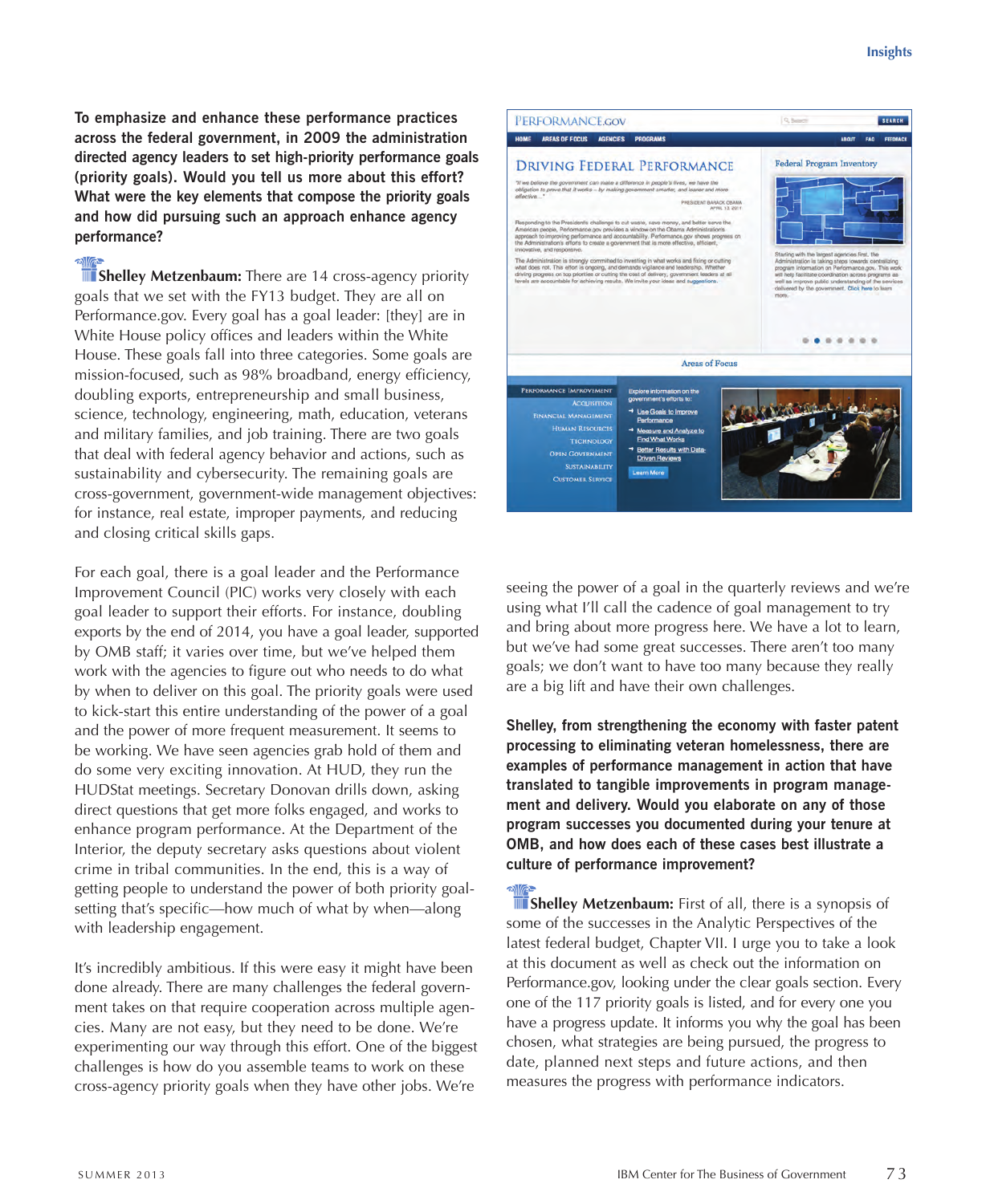There is a vast and varied list of successes. For example, traffic fatalities continue to go down, despite the fact that vehicle miles traveled are going up. At the same time, we know that distracted driving is becoming a real issue and that we need to get ahead of the problem sooner rather than later. The U.S. Department of Health and Human Services (HHS) has had real successes working to decrease adult smoking, as well as bringing down the rate of hospital-acquired infections that saves lives but also saves money as well.

The U.S. Department of the Interior took on the president's challenge to increase renewable energy. Interior set a goal of achieving 9,000 megawatts of renewable energy. In the prior 25 years, Interior has only done 1,500 megawatts of renewable energy. This goal, talk about ambitious, was 9,000 megawatts by the end of fiscal year '11. Interior only reached 6,000 megawatts, but 6,000 megawatts is enough to power a million homes. Did we penalize them for not achieving this very ambitious goal? No! We celebrated them as it was a great, ambitious goal. The trend lines were amazing, and then they said we're going to try and go for 11,000 megawatts by the end of fiscal year '13. Lo and behold, they hit it; they're at 11,000 megawatts already. If you go to Performance.gov and you look at the curve, you will realize it was flat for almost the first year. They had to figure out how to do this, trial and error, how do we get the needed permitting done without compromising the environmental quality? They figured it out and it's become a model. You can go onto Performance.gov and click on "learn more" on the goal overview and see the actual status of the different permits.



These are very exciting. The Indian tribal community wanted to reduce violent crime; four reservations pursued this goal in bite-size pieces. In the first two years, they brought the crime rate down 35% on average on three of the reservations. The fourth didn't come down until year three, and they're now at 55% but they took on two new high-crime reservations and they're taking on many challenges. Though they haven't figured it out yet, they're continuing to stick with it and make a difference.

## **Shelley, would you tell us more about the GPRA Modernization Act of 2010 and how it builds on the foundation of the original Government Performance and Results Act?**

**Shelley Metzenbaum:** The original 1993 law asked agencies to start setting goals and measuring performance in 1997. There were a few pilots, the Coast Guard being a noteworthy one, and there's fabulous lessons learned from the Coast Guard. They did an amazing job back then and still do. One of the big changes between the original law and the GPRA Modernization Act of 2010 was the latter's emphasis on use, use of performance information. The first law didn't say it wasn't about use, but it didn't say it was about use.

One of the things I often say is if the goals and measures aren't useful, why bother doing it, it's probably wasteful. Once again, it's really getting people to understand the power of goals, complemented by measurement. The analysis and the data-driven discussions are used to make changes on the ground. The goals and the measurement are useful for communicating priorities, for finding what works and what doesn't. With this information, you can do more of what works and stop doing what doesn't. GRPA Modernization was really about using performance information; it's about ownership, about getting the accountability expectations right, and bringing alive something that had become largely a planning and reporting requirement.

## **OMB articulated four goals for the new performance management framework, as well as three strategies to achieve these goals. Would you elaborate on those four goals and tell us more about the three strategies?**

**Shelley Metzenbaum:** This is part of walking the talk. If you're going to ask all the agencies to lay out their objectives, we should probably do the same. There are four objectives that we've identified for our performance management or performance improvement framework:

**Improve outcomes:** it focuses on the impact being made on people's lives and is really trying to make that change on the ground.